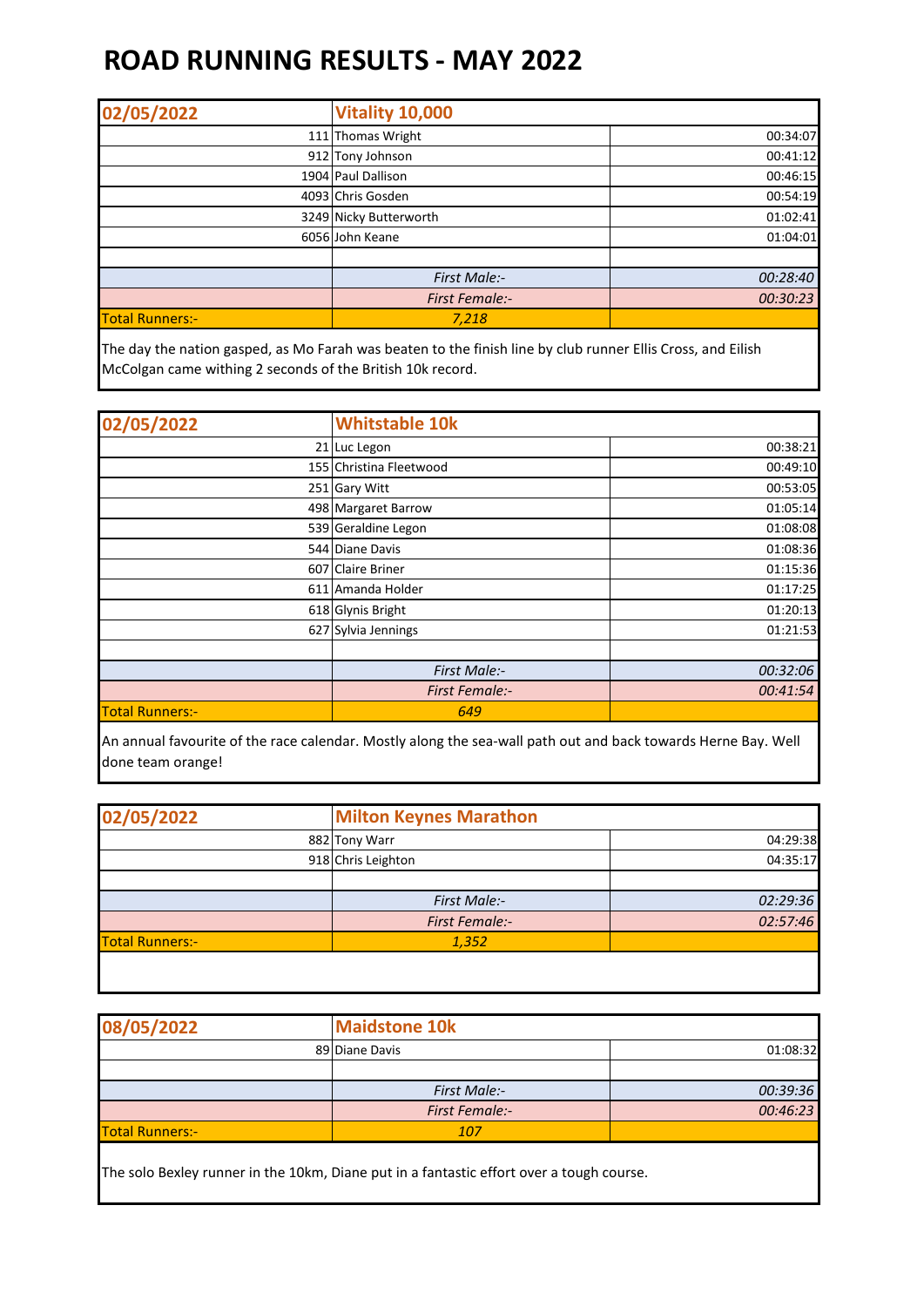| 08/05/2022             | <b>Maidstone 10 mile</b> |          |
|------------------------|--------------------------|----------|
|                        | 1 Simon Wells            | 01:06:41 |
|                        | 43 Kirsty Wells          | 01:28:44 |
|                        | 44 Gill Stewart          | 01:28:51 |
|                        | 58 Corinne Crane         | 01:32:40 |
|                        | 65 Christina Fleetwood   | 01:34:52 |
|                        |                          |          |
|                        | First Male:-             | 01:06:41 |
|                        | <b>First Female:-</b>    | 01:20:27 |
| <b>Total Runners:-</b> | 93                       |          |

Hats off to Simon for taking first place here, but taking nothing away from our 4 ladies who each placed with amazing times over a tricky course.

| 08/05/2022             | <b>Halstead and Essex Marathon</b> |          |
|------------------------|------------------------------------|----------|
|                        | 87 Alan Wright                     | 03:44:03 |
|                        |                                    |          |
|                        | First Male:-                       | 02:29:58 |
|                        | <b>First Female:-</b>              | 03:03:47 |
| <b>Total Runners:-</b> | 281                                |          |

A really outstanding run by Alan to break the 3:45 marathon across a section of Essex that consists of hidden back roads, rolling hills and more importantly - very little traffic!

| 1505/2022              | <b>Chislehurst Half Marathon</b> |          |
|------------------------|----------------------------------|----------|
|                        | 113 Gary Witt                    | 01:55:33 |
|                        | 151 Martin Hicks                 | 02:01:31 |
|                        |                                  |          |
|                        | First Male:-                     | 01:23:52 |
|                        | <b>First Female:-</b>            | 01:38:59 |
| <b>Total Runners:-</b> | 308                              |          |

A breath of fresh air as this course is majority off-road through the undulating terrain of Foxbury Manor and Scadbury Park (2 laps) - both Bexley lads finishing in the top half of the results is a great acheivement.